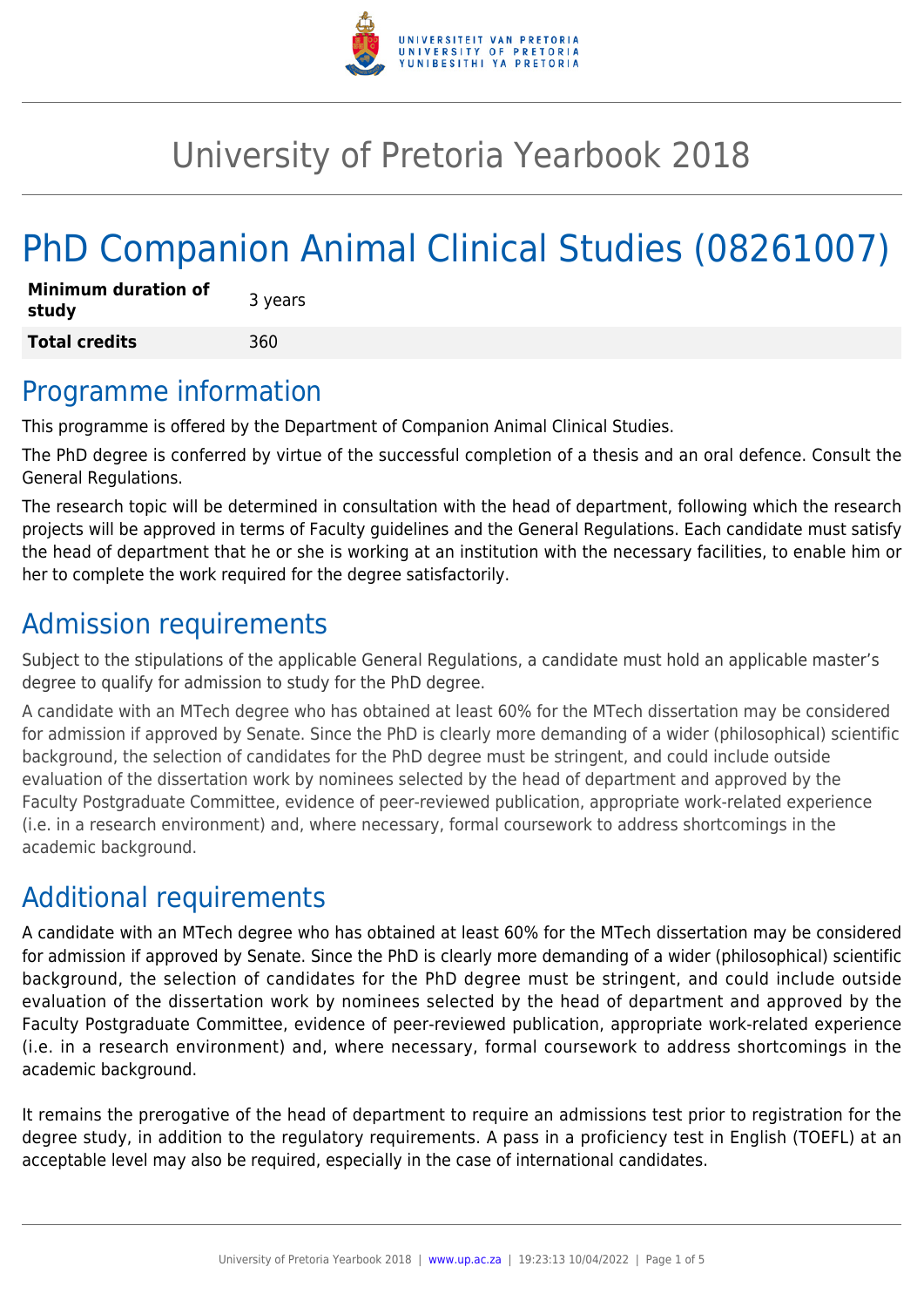

### Research information

Before or on submission of the final copy of the thesis, a student must submit proof of acceptance of an article for publication issued by an accredited journal, to the Head: Student Administration. (UP Gen Regulation 51) The accepted article should be based on the research that the student has conducted for the thesis and should have been approved by the supervisor concerned. The supervisor shall be responsible for ensuring that the article has been taken through all the processes of revision and resubmission, as may be necessary. In exceptional cases the Dean may allow a student to graduate subject to UP Regulations.

Also consult the General Regulations with regard to the submission and technical editing of the thesis.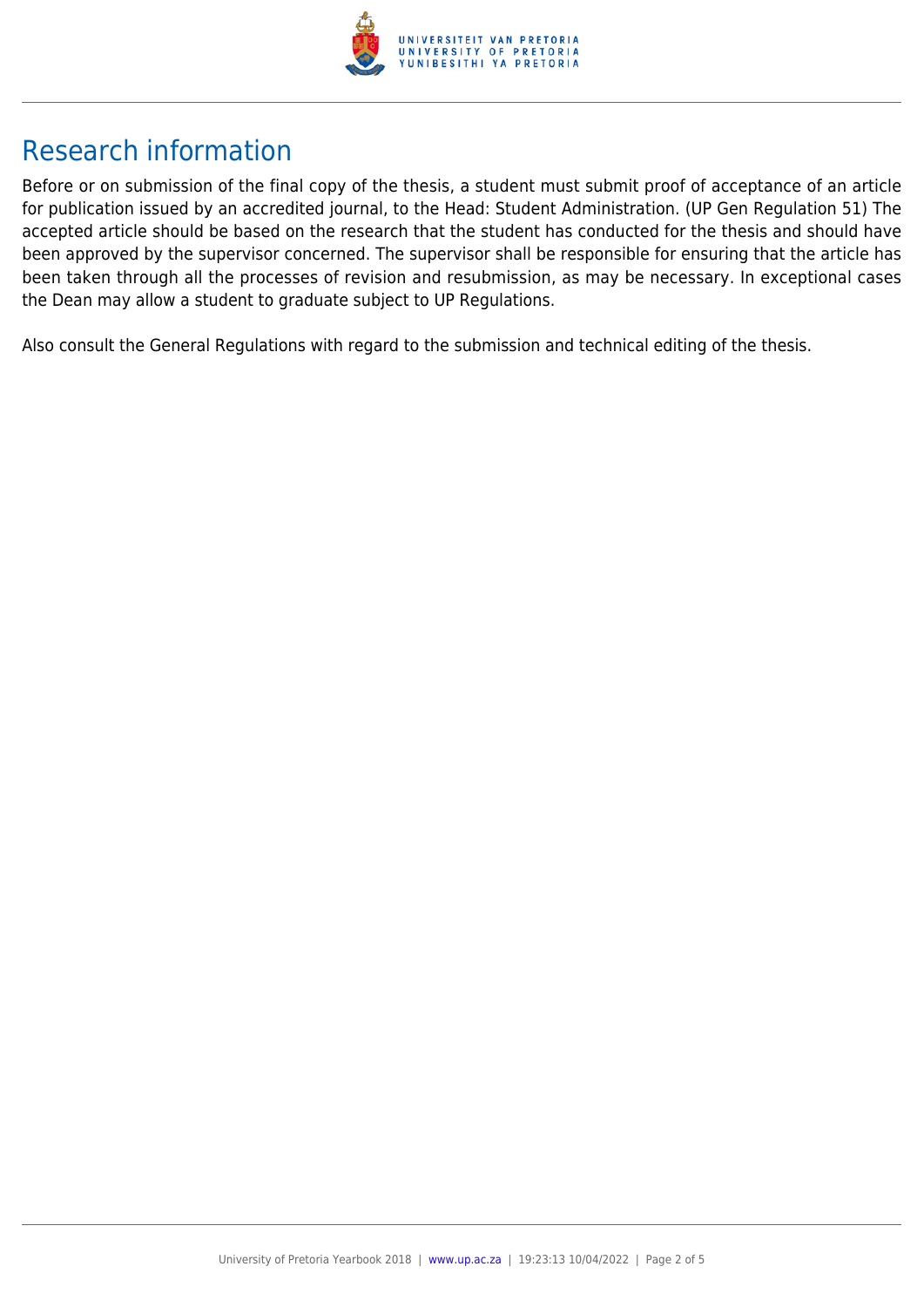

### Curriculum: Year 1

**Minimum credits: 120**

#### **Core modules**

#### **Thesis: Companion animal clinical sciences 903 (VWE 903)**

| <b>Module credits</b>         | 360.00                                   |
|-------------------------------|------------------------------------------|
| <b>Prerequisites</b>          | No prerequisites.                        |
| <b>Language of tuition</b>    | Module is presented in English           |
| <b>Department</b>             | <b>Companion Animal Clinical Studies</b> |
| <b>Period of presentation</b> | Year                                     |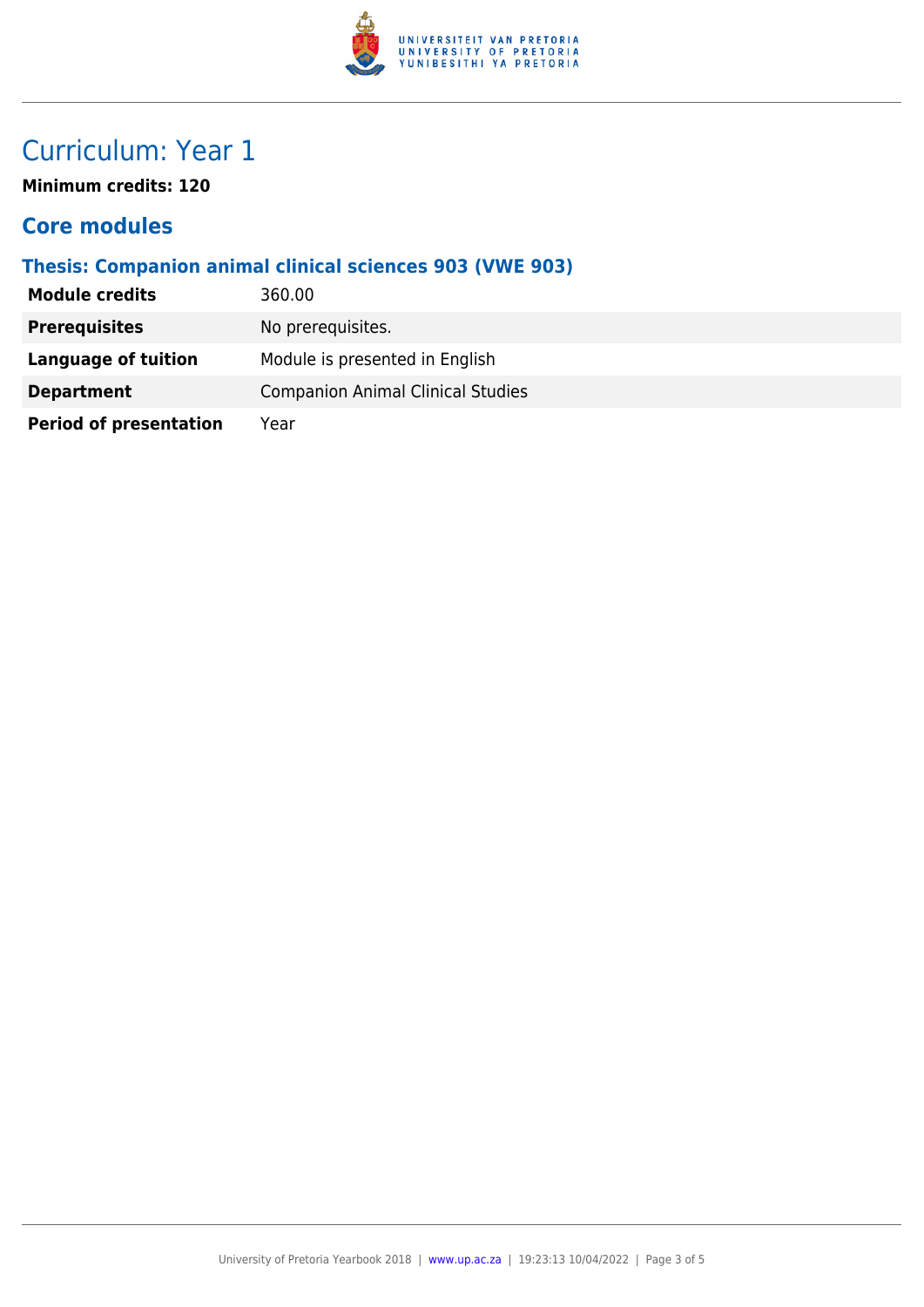

### Curriculum: Year 2

**Minimum credits: 120**

#### **Core modules**

#### **Thesis: Companion animal clinical sciences 903 (VWE 903)**

| <b>Module credits</b>         | 360.00                                   |
|-------------------------------|------------------------------------------|
| <b>Prerequisites</b>          | No prerequisites.                        |
| <b>Language of tuition</b>    | Module is presented in English           |
| <b>Department</b>             | <b>Companion Animal Clinical Studies</b> |
| <b>Period of presentation</b> | Year                                     |